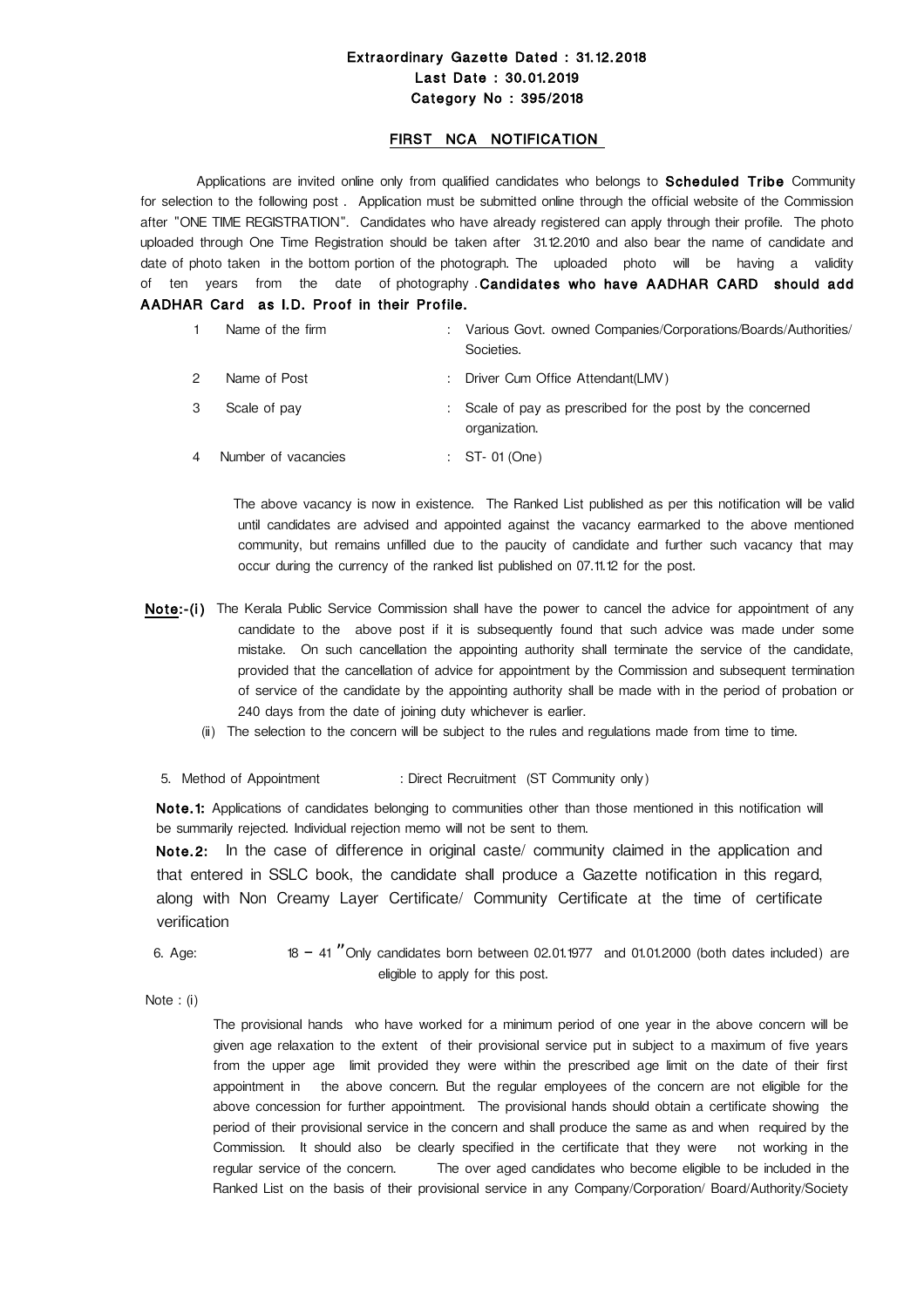will be considered only in the vacancies reported by the same concern, in which they have worked provisionally.

(ii) The retrenched employees of the Kerala Fisheries Corporation will be given age relaxation as stipulated in the G.O.(Rt)No.1942/84/PW dtd. 31.12.1984 to the extent of their service subject to the condition that the maximum age limit shall not exceed 50 years. These candidates will also be given preference in the matter of recruitment among other candidates with equal marks. Such candidates should obtain a certificate from the Managing Director, Kerala Fisheries Corporation Limited to prove their length of service in the Company and the date of retrenchment and produce the same as and when required by the Commission. Such candidates will be considered to the above concern only.

#### 7. Qualifications

1. A pass in Std VII or equivalent qualification

 2.Must possess a current, Motor Driving Licence of three years standing to drive Light Motor vehicles with Drivers Badge.

3.Medical Fitness - should be medically fit as per the standards specified below (1) Ear: Hearing should be perfect

(II) Eye:

Distant vision = 6/6 Snellen

Near Vision:- 0.5 Snellen

Colour Vision: Normal

Night Blindness :Nil

Field of Vision - Full

(III) Muscles and joints :- No Paralysis and all joints with free movements

(IV) Nervous System:- Perfectly normal and free from any infectious diseases.

Notes:-(1). Candidates shall possess a Current Driving License throughout all stages of selection process as on the last date of application, OMR Test, Practical Test, Interview etc.

 (2)Proficiency in driving Light Motor vehicles is to be proved by a practical test conducted by the KPSC during the course of **selection.**

(3) Medical fitness shall be proved by a proper Medical Certificate obtained from a Medical Officer not below the rank of an Assistant Surgeon containing all relevant details as required in para 7(3)( Except 3 (II)) A Medical Certificate regarding eyesight in para 7 (3)(II) from a Ophthalmologist in Government service also will have to be produced. The prescribed form of medical certificates are given below.

### FORM OF MEDICAL CERTIFICATE REGARDING PHYSICAL FITNESS FOR THE POST OF DRIVER CUM OFFICE ATTENDANT(LMV)

(To be filled up by a Medical Officer not below the rank of an Assistant Surgeon)

- 1. What is the applicant's apparent age ?
- 2. Is the applicant to the best of your judgement subject to epilepsy, vertigo or any mental ailment likely to effect his efficiency?
- 3. Does the applicant suffer from any heart or lungs disorder, which might interfere with the efficient,performance of his duties as a Driver?
- 4. Does the applicant suffer from any degree of the deafness, which would prevent his hearing the ordinary sound signals? Is his hearing perfect ?
- 5. Has the applicant any deformity or loss of fingers, which would interfere with the efficient, performance of his duties as a driver?
- 6. State of Muscles and Joints (No paralysis and all Joints with free movements)
- 7. State of Nervous system (perfectly normal and free from any infectious diseases)
- 8. Does he show any evidence of being addicted to the extensive use of alcohol, tobacco or drinks?
- 9. Marks of identifications
- 10. He is Physically fit for the post of..........................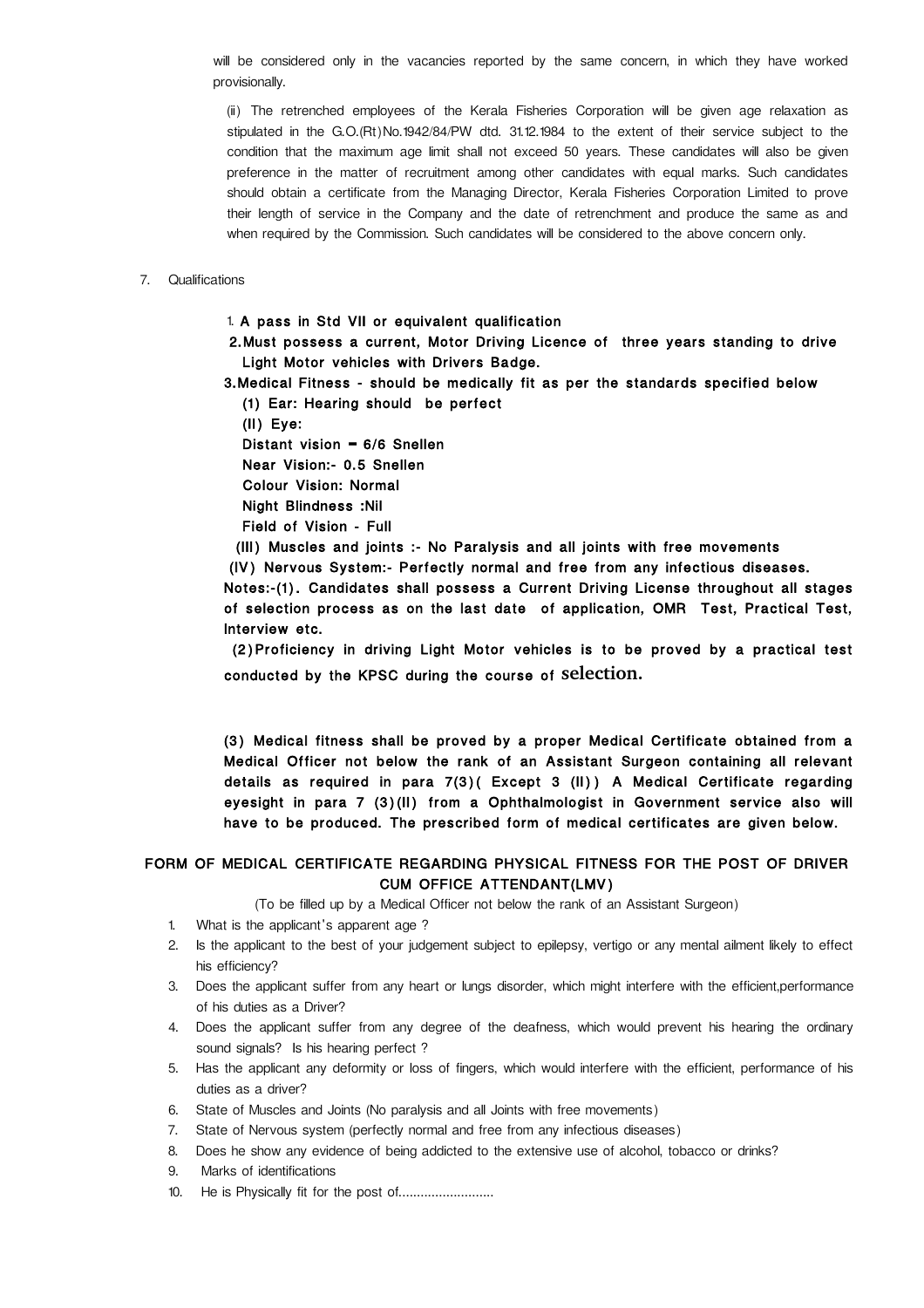I certify to the best of my knowledge and belief that the applicant Shri ..................................................... is … the person herein above described and that the attached photograph has a reasonable correct Likeness. (The Signature of the Medical Officer shall be affixed on the Photograph

**Signature** 

Photo of the candidate

Name: where the contract of the Name: Designation & Official Address

(Seal)

Place:

Date:

# FORM OF MEDICAL CERTIFICATE REGARDING VISION FOR THE POST OF DRIVER CUM OFFICE ATTENDANT(LMV)

(To be filled up by an ophthalmologist in Government Service)

1. Is there any defect of vision ?

If so has it been corrected by suitable spectacles so that the distant

Vision 6/6 snellen and near vision is 0.5 snellen ?

2. Can the applicant readily distinguish the pigmentary colours red and green?

3.Does the applicant suffer from any night blindness?

 I have this day medically examined Shri.................................................................. and found that he has no defect of vision which would render him unsuitable for the post of Driver Cum Office Attendant (LMV) and his standard of vision are as follows.

Standard of Vision

(Eye sight without glasses)

| <b>Right Eye</b>                                                                                               | Left Eye |  |  |  |  |  |
|----------------------------------------------------------------------------------------------------------------|----------|--|--|--|--|--|
| Snellen                                                                                                        |          |  |  |  |  |  |
| snellen                                                                                                        |          |  |  |  |  |  |
|                                                                                                                |          |  |  |  |  |  |
| (Specify whether Full or not. Entry 'Normal' 'Good "etc. will be<br>inappropriate here)<br>4. Colour blindness |          |  |  |  |  |  |
| 5. Squint                                                                                                      |          |  |  |  |  |  |
|                                                                                                                |          |  |  |  |  |  |
| His standard of vision are fit for the post of Driver Cum Office Attendant (LMV)                               |          |  |  |  |  |  |
| I certify to the best oof my knowledge and belief that the applicant                                           |          |  |  |  |  |  |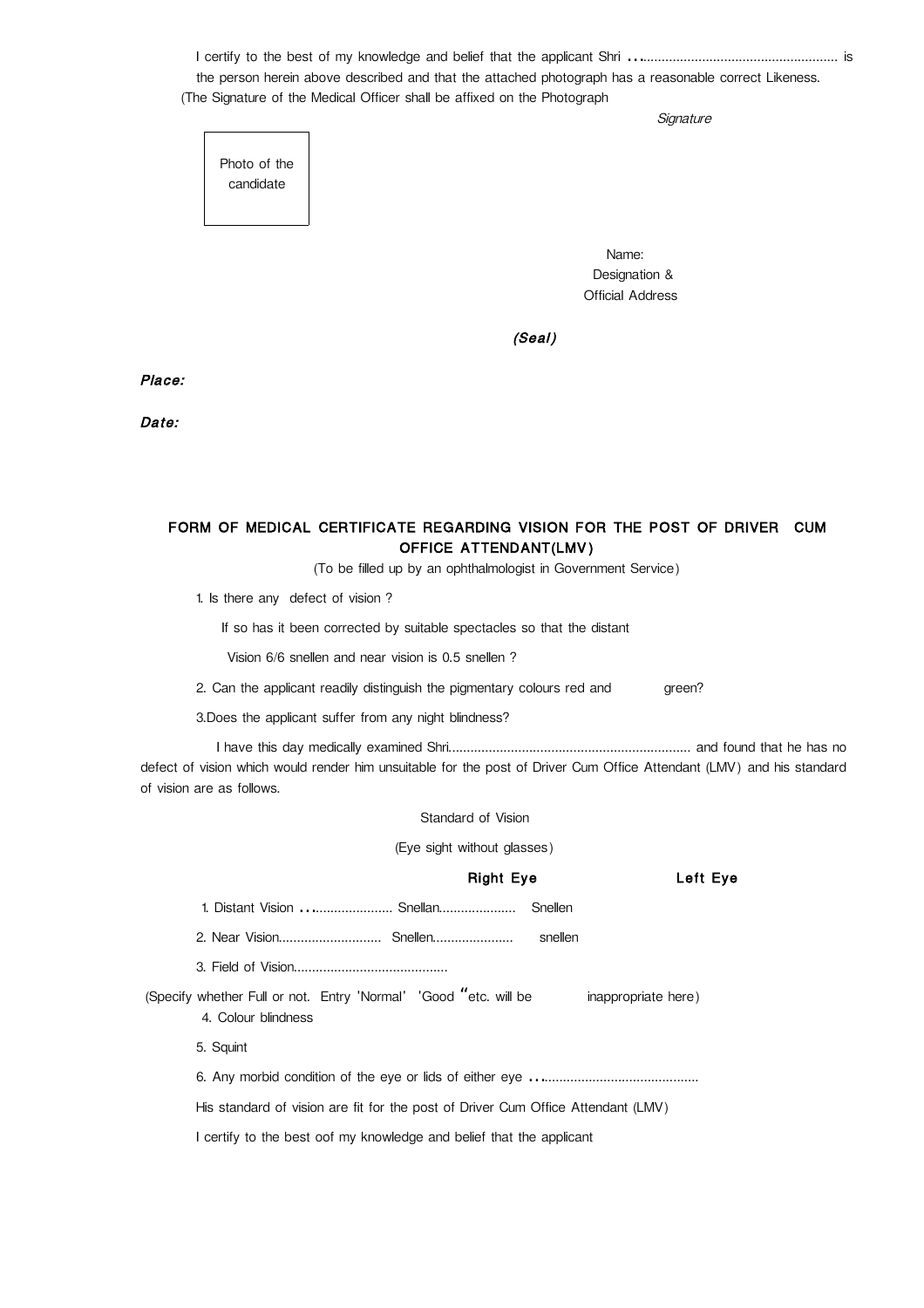Shri..................................................................................................................... is the person herein above described and

that the attached photograph has a reasonable correct likeness (The signature of the Ophthalmologist shall be affixed on the photograph leaving the face clear).

|        | Photo of the<br>candidate |                                 | Signature |
|--------|---------------------------|---------------------------------|-----------|
|        |                           |                                 | Name:     |
|        |                           | Designation &<br>$\blacksquare$ |           |
|        |                           | <b>Official Address</b>         |           |
|        |                           | (Seal)                          |           |
| Place: |                           |                                 |           |
| Date:  |                           |                                 |           |

(4)Disabled persons are not eligible to apply for this post.

- (5) Persons who are appointed to the above post shall perform the duties of Office attendant also. The Scale of Pay and other Allowances remain the same.
- (6) Candidates who have claim equivalent qualification instead of qualification mentioned in the notification shall produce the relevant Government Order to prove the equivalency at the time of verification, then only such qualification shall be treated as equivalent to the prescribed qualification concerned.
- (7) Rule 10 (a) ii of part II of KS &SSR is applicable.

Note :- In the absence of candidates with above qualification, the candidates who have acquired the following qualifications as prescribed in the mother Notification with category No.425/2007 will also be considered .

(1) Should be able to read and write any of the languages Malayalam, Tamil or Kannada Candidates who have passed  $8<sup>th</sup>$  9<sup>th</sup> or 10<sup>th</sup> class as the case may be, alone will be considered for appointment in those Organizations prescribing that qualification.

(2) Current Motor Driving License endorsed to drive Light Duty Vehicles with Badge.

(3) Should have completed three years after obtaining licence.

(4) Normal visual standards as per Motor Vehicles Act and Rules and Medical fitness as per prescribed standards as shown below.

(5) Medical Fitness:

a) Ear: Hearing should be perfect.

b) Eye:

| <b>Distant Vision</b>  | Right<br>Eye<br>6/6 Snellen                                  | Left Eye<br>6/6 Snellen |  |  |  |
|------------------------|--------------------------------------------------------------|-------------------------|--|--|--|
| Near Vision            | 0.5 Snellen                                                  | 0.5 Snellen             |  |  |  |
| Colour Vision          | :Normal                                                      |                         |  |  |  |
| <b>Night Blindness</b> | : Nil                                                        |                         |  |  |  |
| Field of Vision        | : Must have full field of vision                             |                         |  |  |  |
| C) Muscles & Joints    | : No Paralysis and all joints with free<br>movements         |                         |  |  |  |
| d) Nervous System      | : Perfectly normal and free from any<br>infectious diseases. |                         |  |  |  |

#### 8. Mode of submitting applications

Candidates shall register as per 'ONE TIME REGISTRATION' system on the Official Website of Kerala Public Service Commission 'www.keralapsc.gov.in' for applying for the post. Candidates who have registered can apply by logging on to their profile using their User- ID and password. Candidates shall click on the 'Apply Now' button of the respective posts in the Notification link to apply for a post. No application fee is required. Candidates can view and print the details in the profile by clicking the link Registration Card, if required. Candidates are responsible for the